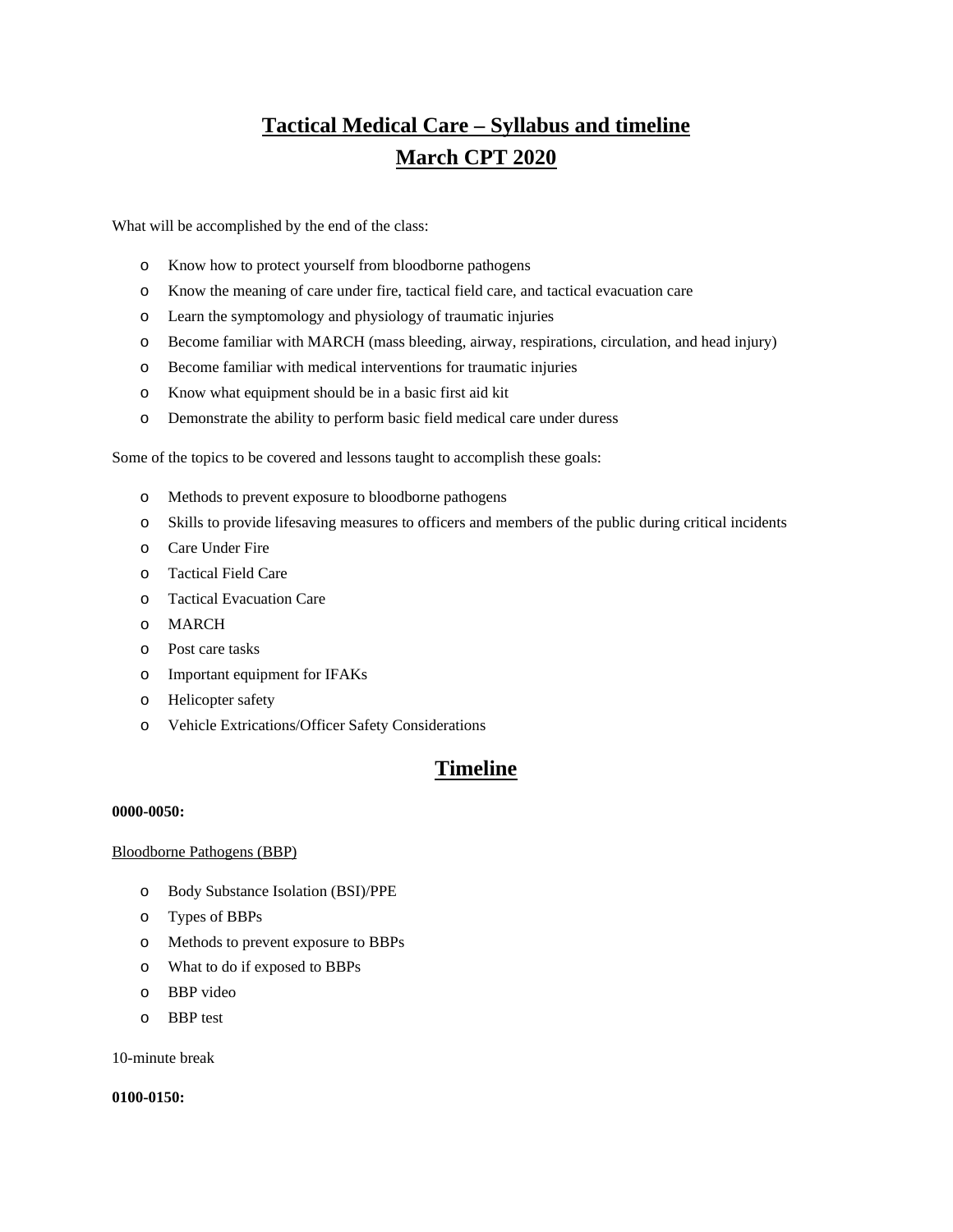## Introduction to TCCC/Tac Med

- o Why this training is so important
- o History of TCCC/TECC (different war theaters)
- o Integration of fire personnel with law enforcement teams during active shooter incidents
- o Priority of life
- o The stages/appropriateness of care under fire (citizen/officer/suspect down)
- o The stages/appropriateness of tactical field care
- o The stages/appropriateness/methods of tactical evacuation care

## 10-minute break

#### **0200-0250:**

## Major Hemorrhage

- o Describe what causes major hemorrhage
- o Learn what phase of care major hemorrhage is treated in
- o Describe symptoms of major hemorrhage
- o Learn how to treat symptoms of major hemorrhage
- o Become familiar with what medical interventions/care are used in its related phases
- o Reassessment of injuries and medical interventions

## 10-minute break

#### **0300-0350:**

## Airway Stabilization

- o Describe what injuries cause airway issues
- o Learn what phase of care airway issues are treated in
- o Describe symptoms of different airway issues
- o Learn how to treat symptoms of airway issues
- o Become familiar with what medical interventions/care are used in the phase
- o Reassessment of injuries and medical interventions

## Respiratory Issues

- o Describe what injuries cause respiratory issues
- o Learn what phase of care respiratory issues are treated in
- o Describe symptoms of respiratory issues
- o Learn how to treat symptoms of respiratory issues
- o Become familiar with what medical interventions/care are used in the phase
- o Reassessment of injuries and medical interventions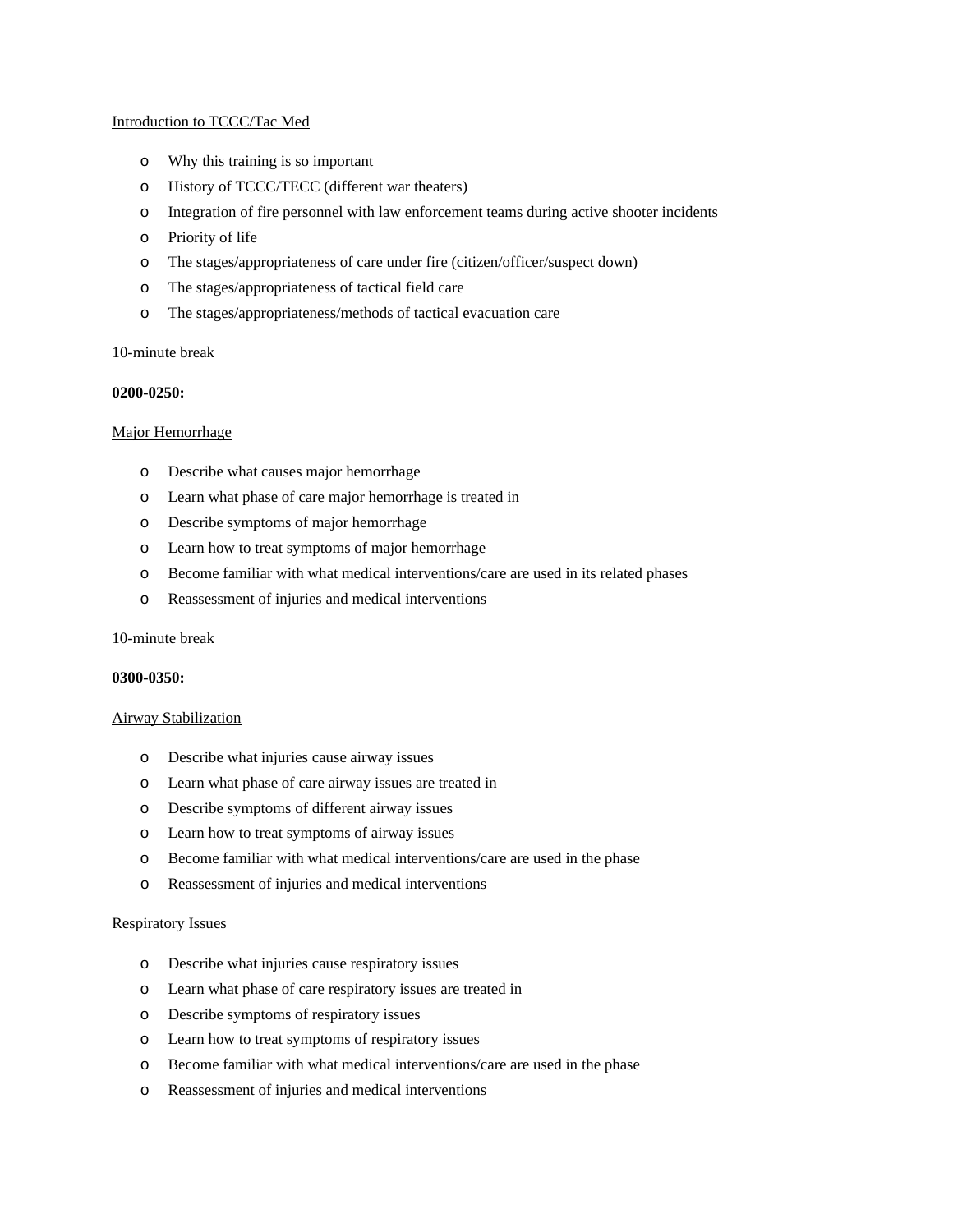## 10-minute Break

## **0400-0450:**

## Respiratory Issues

- o Describe what injuries cause circulatory issues
- o Learn what phase of care circulatory issues are treated in
- o Describe symptoms of circulatory issues
- o Learn how to treat symptoms of circulatory issues
- o Become familiar with what medical interventions/care are used in the phase
- o Reassessment of injuries and medical interventions

## Head Injury/Hypothermia/Shock

- o Describe what injuries cause head injury, hypothermia, and shock
- o Learn what phase of care head injury, hypothermia, and shock are treated in
- o Describe symptoms of head injury, hypothermia, and shock
- o Learn how to treat symptoms
- o Become familiar with what medical interventions/care are used in the phase
- o Reassessment of injuries and medical interventions

## Lunch Break

## **0600-0650:**

## Vehicle Accidents

- o Describe what injuries may be caused by traffic collisions
- o Determine what phase(s) of care traffic collisions may be presented to the officer
- o Learn methods of how to extricate an officer/citizen from a vehicle involved in a collision
- o Become familiar with equipment used to extricate a victim from a vehicle
- o The important aspects of scene management (i.e., haz-mat, traffic, multiple vehicles, etc.)
- o Emphasize the importance of assessing the victim's injuries

## Helicopter Safety

- o Describe when tactical (medical) evacuation may dictate the use of helicopter in remote locations
- o Learn the types of helicopter evacuations
- o Learn about what hazards in the area need to be known to helicopter pilot
- o Learn how to secure landing zone for helicopter
- o Become familiar with what local agencies may provide medical helicopter capabilities

## Individual First Aid Kit (IFAK) Setup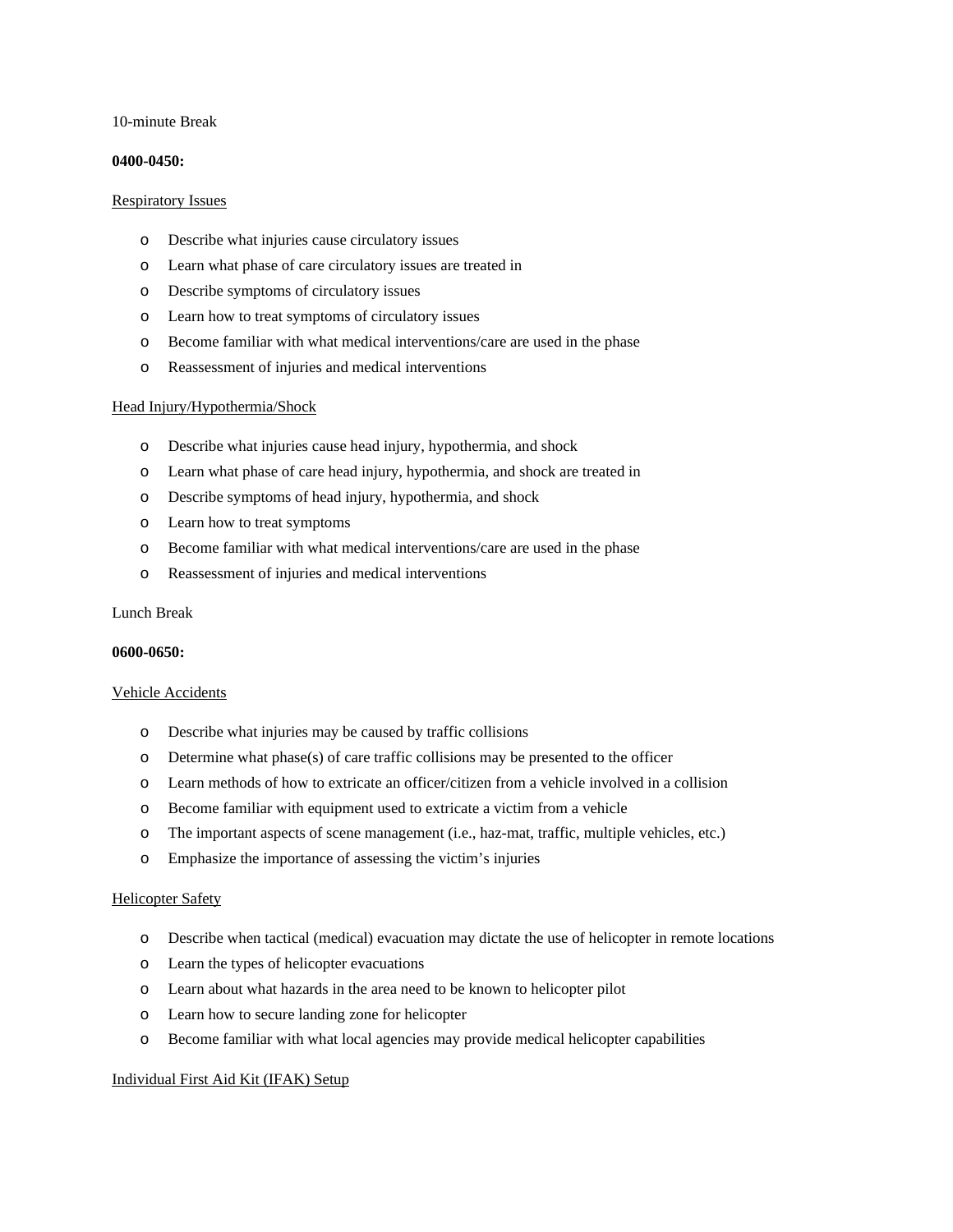- o Describe what equipment is recommended in an IFAK
- o Describe different ways to carry IFAK while on duty

10-minute break

**0700-0945:**

**Scenarios**

#### Scenario structure:

- o Officers will be dispatched either solo or with partner(s) to the following incidents:
	- In the first scenario, the initial officer will be required to provide self-care. The scenario will end after the officer reassesses his/her applied medical intervention(s) and does a sweep of themselves to locate any additional injuries. The purpose of this scenario is for the officer to sustain an injury to him or herself, determine which phase they are in, find cover if necessary, locate any and all injuries, and apply the appropriate medical intervention, while continuing to manage the scene. It is important to constantly evaluate the priority of life, and in the absence of imminent danger to the safety of any victim(s) or innocent bystanders, to provide for officer safety. This scenario will be related to a subject with a weapon who inflicts an injury upon the officer, with the weapon.
	- $\circ$  In the second scenario, the officer(s) will be required to provide care to a suspect sustaining a gunshot wound incident to an officer-involved shooting. The scenario will end after the officer provides the appropriate care to the suspect. The purpose of this scenario is for the officer to encounter a stressful situation, use the reasonable force necessary to subdue the suspect, and provide for public and officer safety. Once the scene is deemed safe or once there are additional officers present to provide security for officers(s), officer(s) will then provide the appropriate medical care and interventions to the suspect. It is imperative that the officers understand what phase of care they are in as the incident unfolds and when it is appropriate to transition their roles to provide medical treatment when presented with a deadly threat. It is important to constantly evaluate the priority of life, and in the absence of imminent danger to the safety of any victim(s) or innocent bystanders, to provide for officer safety. This scenario will be related to a suspicious subject looking through vehicles. Once officer(s) arrive, the suspect will discharge a firearm at the arriving officers.
	- o In the third scenario, the officer(s) will be required to (legitimately or simulate) extricate an officer from a patrol vehicle after a vehicle collision. The scenario will end after the officer extricates the officer involved in a collision from a patrol vehicle and states what injuries they would look for and what interventions they may apply. The purpose of this scenario is for the officer to encounter a person involved in a vehicle collision, to provide for scene safety, and to assess when it is appropriate to extricate the subject from the vehicle. If it is required for the subject to be extricated, the officer will demonstrate the appropriate extrication technique for the given situation. The officer will then advise instructors what injuries they may expect the person to sustain and what medical interventions they may apply. This scenario will be related to officers responding, "Code 3," and during the response, an officer is involved in a traffic collision.
	- $\circ$  In the fourth scenario, the officer(s) will be required to provide care to a victim sustaining a stab wound during a domestic violence incident. The scenario will end after the officer provides the appropriate care to the victim. The purpose of this scenario is for the officer to encounter a stressful situation, detain the cooperative suspect, then provide the appropriate medical care/interventions to the victim. It is imperative that the officers to be aware of the priority of ensuring the scene is safe, prior to providing care to the victim. It is also important the officers recognize when it is appropriate to transition their roles to provide medical treatment until medical